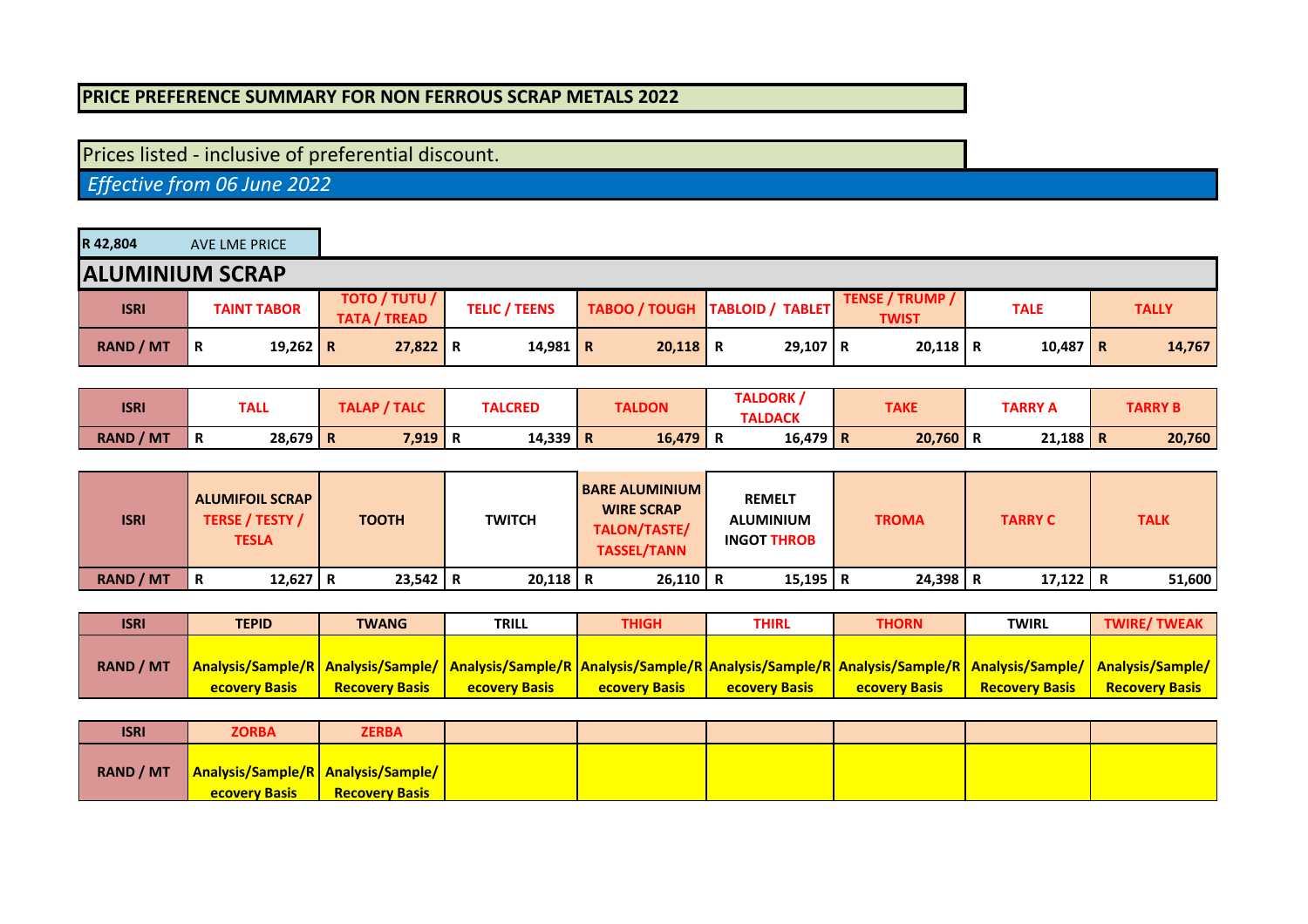| $\mathbf R$<br>147,428 | <b>AVE LME PRICE</b>                    |                                          |                                                |                                         |                                    |                                              |                                              |                                  |
|------------------------|-----------------------------------------|------------------------------------------|------------------------------------------------|-----------------------------------------|------------------------------------|----------------------------------------------|----------------------------------------------|----------------------------------|
| <b>COPPER SCRAP</b>    |                                         |                                          |                                                |                                         |                                    |                                              |                                              |                                  |
| <b>ISRI</b>            | No 1 Heavy Copper<br><b>Scrap Candy</b> | No 2 Scrap Copper<br><b>Cliff</b>        | <b>No 2 Scrap Copper</b><br><b>Birch/Cliff</b> | <b>Beryllium Copper</b><br><b>Scrap</b> | Light Copper Scrap<br><b>Dream</b> | <b>Copper Turnings</b>                       | No 1 Barebright<br><b>Copper Wire Barley</b> | No 1 Copper Wire<br><b>Berry</b> |
| <b>RAND / MT</b>       | $122,365$ R<br>R                        | 109,097                                  | Available on<br>request                        | $88,457$ R<br>R                         | $95,828$ R                         | $95,828$ R                                   | 126,788 R                                    | 122,365                          |
| <b>ISRI</b>            | No 2 Copper Wire<br><b>Birch</b>        | No 1 Copper Wire<br><b>Nodules Clove</b> | No 2 Copper Wire<br><b>Nodules Cobra</b>       | Cocoa                                   | <b>SOUDRONIC</b><br><b>COPPER</b>  | <b>Drove</b>                                 |                                              |                                  |
| <b>RAND / MT</b>       | R<br>113,520 R                          | 126,788   R                              | 113,520   R                                    | 110,571   R                             |                                    | 120,891   Analysis/Sample/R<br>ecovery Basis |                                              |                                  |

| <b>CUPRO</b>     | <b>J-NICKEL SCRAP</b> |       |   |       |       |       |       |       |  |  |  |
|------------------|-----------------------|-------|---|-------|-------|-------|-------|-------|--|--|--|
| <b>ISRI</b>      | <b>DAUNT</b>          |       |   |       |       |       |       |       |  |  |  |
| <b>RAND / MT</b> | R                     | #REF! | n | #REF! | #REF! | #REF! | #REF! | #REF! |  |  |  |

| <b>SCRAP BRASS AND BRONZE</b> |  |               |                                                           |                                              |                                           |                                               |                                                                |                              |  |
|-------------------------------|--|---------------|-----------------------------------------------------------|----------------------------------------------|-------------------------------------------|-----------------------------------------------|----------------------------------------------------------------|------------------------------|--|
| <b>ISRI</b>                   |  | <b>DRINK</b>  | <b>REFINERY BRASS IRED BRASS SOLIDS -</b><br><b>EBONY</b> | <b>RED BRASS</b><br><b>ITURNINGS - ENERV</b> | <b>OLD YELLOW</b><br><b>BRASS - HONEY</b> | LABEL / LACE /<br>LAKE / LAMB /<br>LARK/PALES | <b>YELLOW BRASS</b><br><b>TURNINGS - NOMAD</b><br><b>NOBLE</b> | 60/40 SOLIDS<br><b>NOBLE</b> |  |
| <b>RAND / MT</b>              |  | 72.977 R<br>R | $106, 148$ R                                              | 79,611 R                                     | 79,611 R                                  | $92,880$ R                                    | 59,708 R                                                       | 80,938                       |  |

| <b>ISRI</b> | <b>CAND F METALS</b><br><b>GRAPE</b> | <b>CLEAN AUTO</b><br><b>RADIATORS -</b><br><b>OCEAN</b> | <b>NICKEL SILVER</b><br><b>TURNINGS - NIECE  </b> | <b>PARCH</b> | <b>NICKEL SILVER</b><br><b>SOLIDS MALIC</b> | <b>BRASS SHAVINGS</b><br><b>NIGHT</b> |  |
|-------------|--------------------------------------|---------------------------------------------------------|---------------------------------------------------|--------------|---------------------------------------------|---------------------------------------|--|
| RAND / MT   | $86,245$ R<br>- R                    | $66,343$ R                                              | $71,650$ R                                        | $86,245$ R   | $108,802$ R                                 | 78,284                                |  |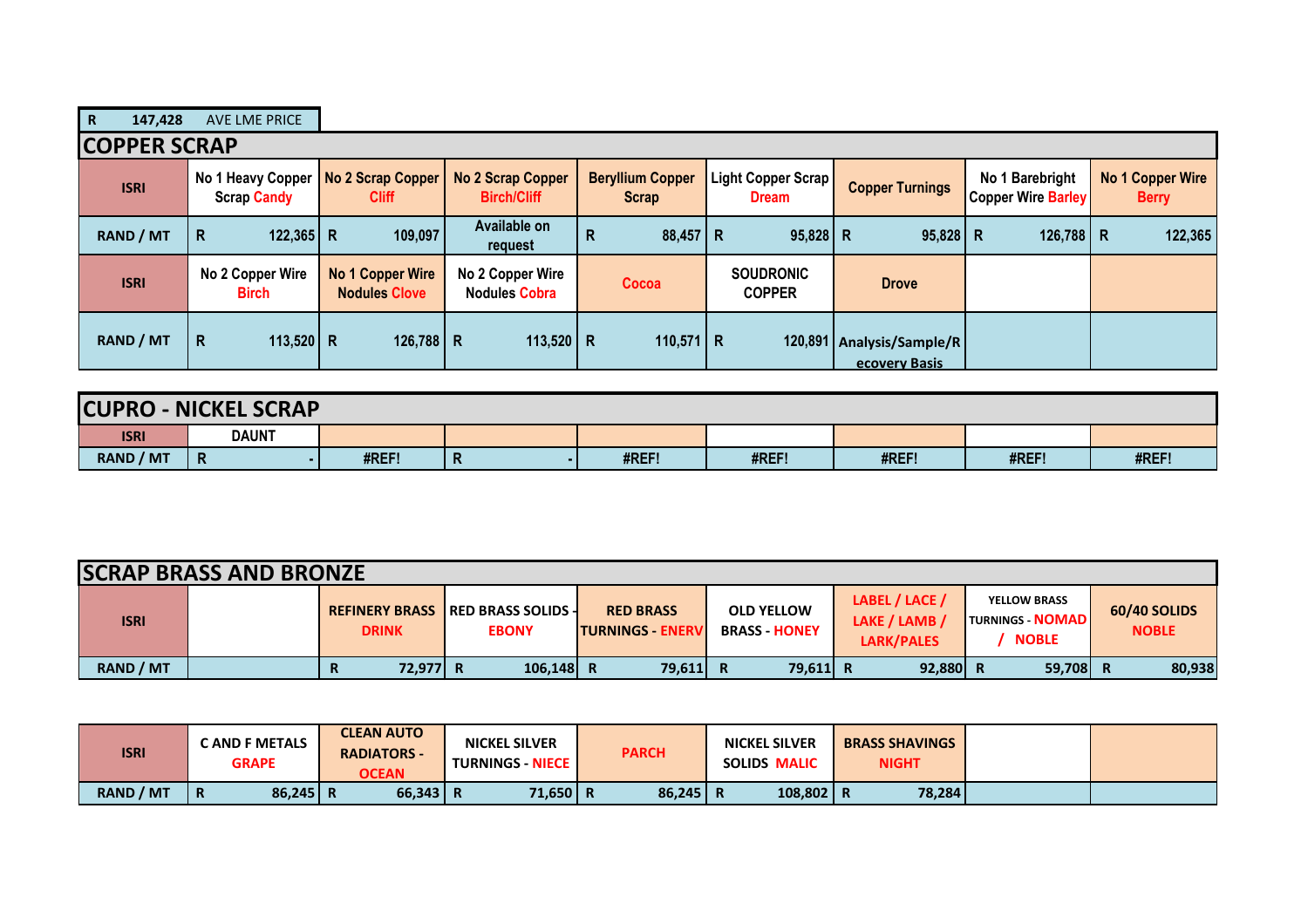| <b>EXOTIC METALS</b> |                      |                         |                         |                                  |                                  |                       |                      |  |  |  |
|----------------------|----------------------|-------------------------|-------------------------|----------------------------------|----------------------------------|-----------------------|----------------------|--|--|--|
| <b>ISRI</b>          | <b>CADMIUM SCRAP</b> | <b>IANTIMONY SCRAPI</b> | <b>TANTALUM SCRAP I</b> | <b>MANGANESE</b><br><b>SCRAP</b> | <b>GERMANIUM</b><br><b>SCRAP</b> | <b>VANADIUM SCRAP</b> | <b>GALLIUM SCRAP</b> |  |  |  |
| <b>RAND / KG</b>     | 22 R<br>Ð<br>R       | 72 I                    | 693 R<br>ĸ              | 15                               | 6,159                            | 131<br>R              | 3,039                |  |  |  |

| <b>ISRI</b>      | <b>INDIUM SCRAP</b> | NIOBIUM/<br><b>COLUMBIUM</b><br><b>SCRAP</b> | ZIRCONIUM/<br><b>HAFNIUM SCRAP</b> | <b>MOLYBDENUM</b><br><b>SCRAP</b> |  |
|------------------|---------------------|----------------------------------------------|------------------------------------|-----------------------------------|--|
| <b>RAND / KG</b> | $6,376$ R<br>n      | 297                                          |                                    | 308                               |  |

| <b>ZINC SCRAP</b> |                                             |                                                          |                                                  |                                                                    |                          |  |  |  |  |  |
|-------------------|---------------------------------------------|----------------------------------------------------------|--------------------------------------------------|--------------------------------------------------------------------|--------------------------|--|--|--|--|--|
| <b>ISRI</b>       | <b>OLD MIXED ZINC</b><br><b>SCRAP SCORE</b> | <b>OLD ZINC DIE</b><br><b>CAST SCRAP</b><br><b>SAVES</b> | <b>INEW ZINC DIE CASTI</b><br><b>SCRAP SCABS</b> | <b>INEW PLATED ZINC I</b><br><b>DIE CAST SCRAP</b><br><b>SCOPE</b> | <b>EZINC DROSS SHELF</b> |  |  |  |  |  |
| <b>RAND / MT</b>  | $30,531$ R<br>R                             | $32,914$ R                                               | $37,617$ R                                       | 35,261                                                             | 21,151                   |  |  |  |  |  |

| <b>LEAD SCRAP</b> |                                         |                                                            |                                                                |                                            |                                   |  |  |  |  |  |  |
|-------------------|-----------------------------------------|------------------------------------------------------------|----------------------------------------------------------------|--------------------------------------------|-----------------------------------|--|--|--|--|--|--|
| <b>ISRI</b>       | <b>MIXED SCRAP LEAD</b><br><b>RADIO</b> | <b>SCRAP LEAD</b><br><b>BATTERY PLATES</b><br><b>RAILS</b> | <b>DRAIN LEAD ACID</b><br><b>BATTERY SCRAP</b><br><b>RAINS</b> | <b>LEAD COVERED</b><br><b>CABLES RELAY</b> | <b>SCRAP LEAD</b><br><b>RAKES</b> |  |  |  |  |  |  |
| <b>RAND / MT</b>  | 19,987 R<br>R                           | $16,025$ R                                                 | 10,562   R                                                     | $51,603$ R                                 | 21,345                            |  |  |  |  |  |  |

| <b>IMAGNESIUM SCRAP</b> |                                       |                                 |                    |                                        |  |  |  |  |  |  |  |
|-------------------------|---------------------------------------|---------------------------------|--------------------|----------------------------------------|--|--|--|--|--|--|--|
| <b>ISRI</b>             | <b>OLD MAGNESIUM</b><br><b>WALNUT</b> | <b>TURNINGS</b><br><b>WORLD</b> | <b>CLIPS WAFER</b> | <b>LENGRAVER PLATES</b><br><b>WINE</b> |  |  |  |  |  |  |  |
|                         |                                       |                                 |                    |                                        |  |  |  |  |  |  |  |
| <b>RAND / MT</b>        | $20,790$ R<br>Ð<br>R                  | $6,018$   R                     | $26,808$ R         | 23,799                                 |  |  |  |  |  |  |  |

| <b>TIN SCRAP</b> |                  |                              |           |  |                     |  |                        |              |           |  |  |  |
|------------------|------------------|------------------------------|-----------|--|---------------------|--|------------------------|--------------|-----------|--|--|--|
|                  |                  | <b>BLOCK TIN SCRAP</b>       |           |  | <b>PEWTER SCRAP</b> |  | <b>HIGH TIN BABITT</b> |              |           |  |  |  |
|                  | <b>ISRI</b>      | <b>RANKS</b><br><b>RANCH</b> |           |  | <b>SCRAP RAVES</b>  |  |                        | <b>DROSS</b> |           |  |  |  |
|                  | <b>RAND / MT</b> | R                            | 407,011 R |  | $316,591$ R         |  | $293,975$ R            |              | 90,464.57 |  |  |  |